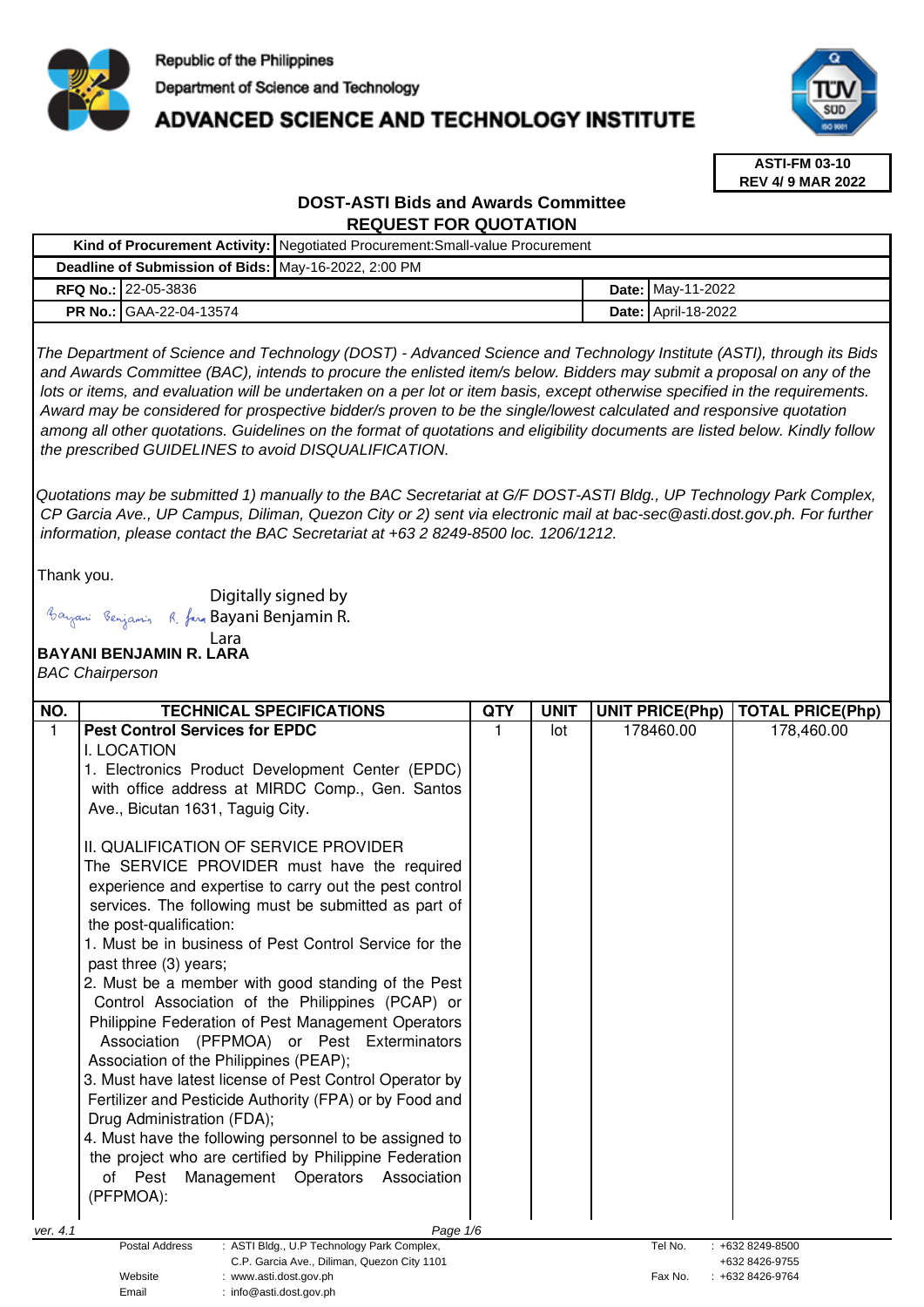4.1. Pesticide Handlers, at least high school graduate with 3 years experience as technician/worker of Regular/general Pest Control Service;

4.2. Supervisor must have reached college level with at least 3 years experience on Regular/General Pest Control Services.

## III. SCOPE OF SERVICES

1. The Contractor shall render and perform the best quality pest control service for the extermination and control of disease-transmitting and destructive pests thru the use of modern methods and pesticides duly approved by the Food and Drug Administration (FDA) which shall consist of the following operations and activities:

1.1. Residual spraying of long-lasting pesticide on all floor drains at bathrooms, storage rooms, conference rooms, ornamental plants, and other areas where drain pose a potential harborage. Must be odorless and non-staining.

1.2. Spraying or Misting, whichever is applicable of safe and appropriate chemicals on all building floors and ground to critical areas and breeding harborages of cockroaches, ants, flies, mosquitoes and all other flying pests. With extra call at no additional cost in case of sudden infestation.

1.3. Application of fast-acting gel bait, highly effective against all species of cockroaches and rat/mice specially on all rooms and offices where spraying and baiting are not applicable.

1.4. Fogging within EPDC perimeter to control ants, flies, mosquitoes and other flying insect pests. With extra call at no additional cost in case of sudden infestation

2. The Contractor shall be on call whenever there is a discovery of infestation and shall perform the following operations and activities as the need arises:

2.1. Rat/mice baiting – application of rat track powder and anticoagulant rodenticides to all breeding avenues of rats and mice in all rooms and offices.

2.2. Gluing – application of non-poisonous adhesives laid on runways frequented by rats and mice in rooms and offices.

2.3. Rat/mice trapping – applied to supplement the above, employing mechanical traps and other gadgets to catch rats and mice alive.

2.4. Burrow treatment – to kill all the rats inside rat burrows found along the perimeter of the buildings and shall cover the entire EPDC grounds.

2.5. Disposal of dead rats – the contractor's pest control technician is obliged to look for the dead rat and dispose of it accordingly.

# IV. OBLIGATIONS OF THE CONTRACTOR

1. Shall bind itself to fully and faithfully furnish and perform satisfactorily all work necessary in accordance with existing environmental laws and standards for the

extermination and control of mosquitoes, carpet-beetles, cockroaches, ants and all other house and building pests such as rats and mice at the premises of the building.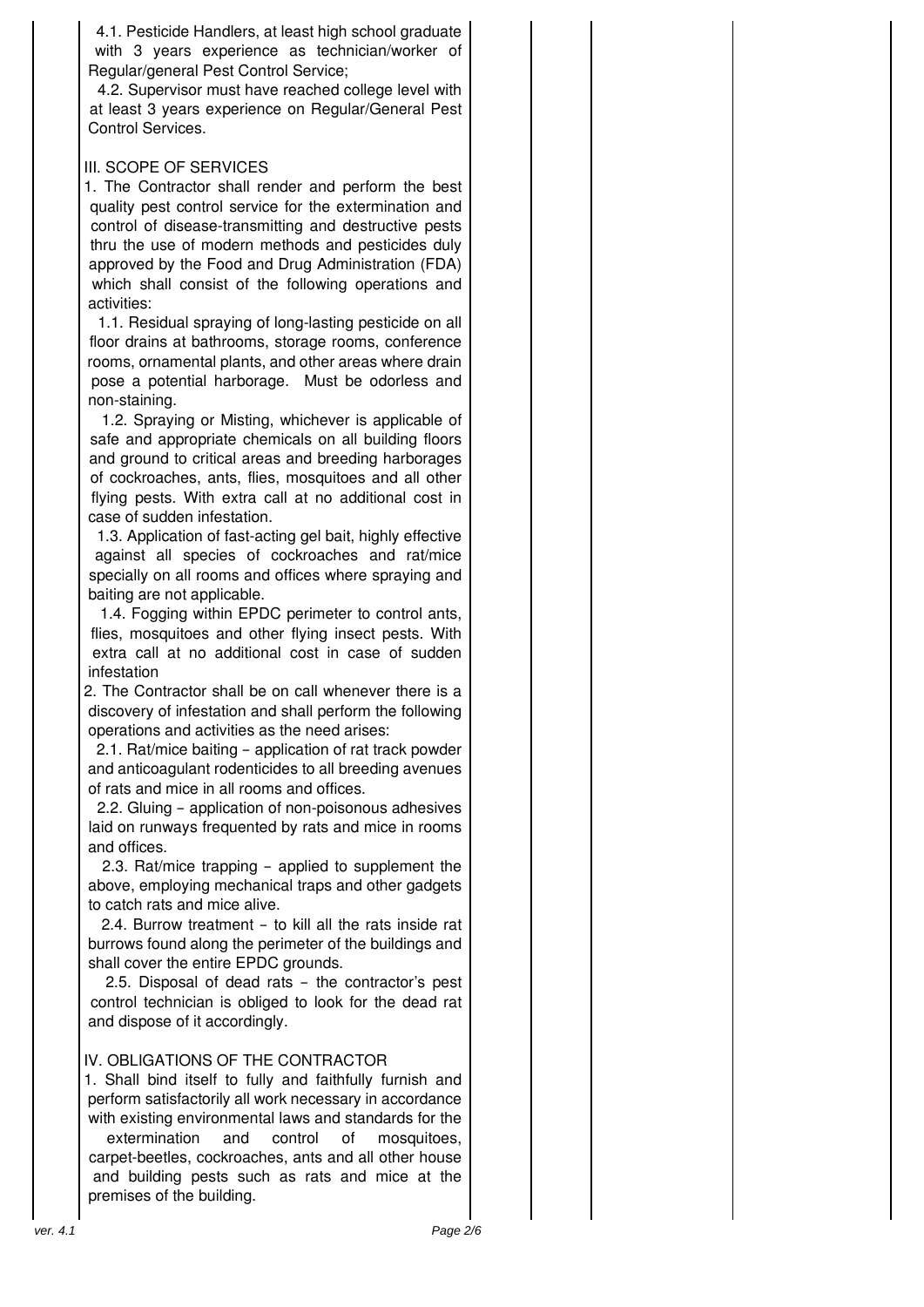2. Shall ensure that the technology and chemicals to be used are of known high quality, environmentally safe, effective and not hazardous to the building, its occupants and all the residents in the immediate vicinity of EPDC. Pesticide products and chemicals to be used must be duly registered with the Food and Drugs Administration (FDA) with Green Label for safety, healthy and conducive environment.

2.1. Initial delivery of pesticides and chemical baits to be used by the Contractor must have corresponding Materials Safety Data Sheet (MSDS). It shall also be responsible for the disposal of empty pesticide containers, unused pesticides and expired pesticides (if any).

3. Shall respond to calls within twenty-four (24) hours for immediate service to ASTI and EPDC. Likewise, shall immediately undertake remedial measures to arrest the spread of pest/termites discovered in certain areas while in the process of spraying and applying chemical baits at no additional cost to ASTI. Such remedial measures taken shall be reported to ASTI for inclusion in the intensive treatment and elimination of termites using the baiting system.

4. Shall submit certification that it will provide and supply, at its own expense, all personnel, supplies, tools, and equipment necessary for the faithful performance of its obligations under this Contract. The Contractor shall notify the ASTI-Property and Supply Section of the chemicals/solutions to be used for inspection, for approval prior to conduct of the activity. 5. Shall ensure safe, reliable and effective pest control services.

6. There shall be no employer-employee relationship between the Agency and the Contractor and any of its personnel and agents. It shall maintain efficient and effective discipline over its employees. ASTI may request imposition of disciplinary actions against its erring employees.

7. Shall provide price breakdown of cost of services to be rendered as well as bill of materials, if applicable.

## V. CONTRACT DURATION

1. The contract shall be effective until 31 December 2022.

2. The quarterly rate, inclusive of taxes and other charges, is fixed for the duration of the contract. 3. Schedule of Pest Control shall be as follows:

3.1. Main Pest Control – 07 May 2022 (tentative)

3.1.1. Follow-up Treatment – 21 May 2022 (tentative)

3.2. Main Pest Control – 06 August 2022

3.2.1. Follow-up Treatment – 20 August 2022

3.3. Main Pest Control – 05 November 2022

 3.3.1. Follow-up Treatment – 19 November 2022 3.4. Fogging – every 3rd Saturday of the Month from May up to Month of December

3.4.1. For months with scheduled quarterly Follow-up Treatment, Fogging shall be conducted on the same date.

VI. PROOF OF SERVICES RENDERED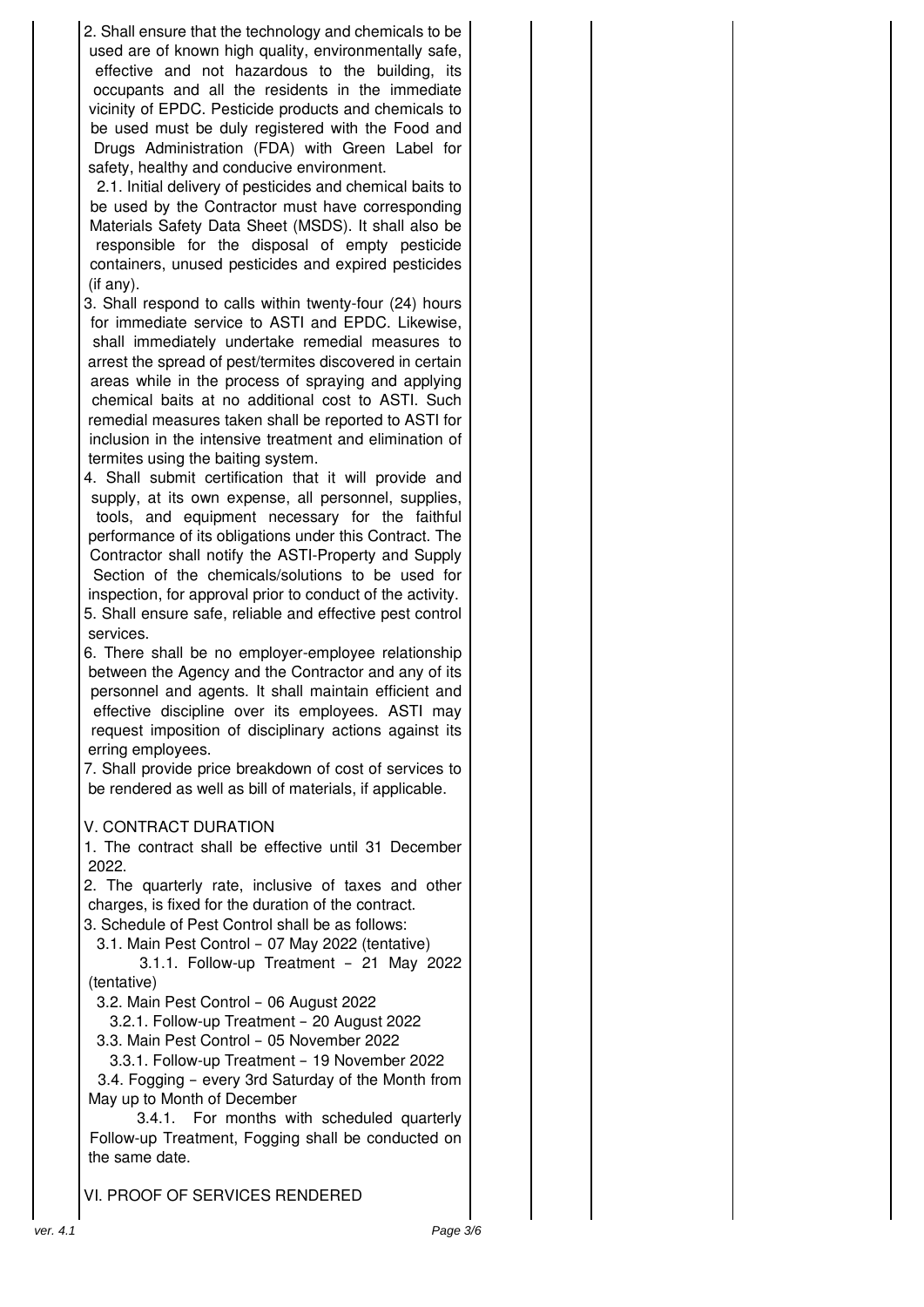1. Pest control services shall be done in the presence of the designated representative of EPDC and shall validate that the work is satisfactorily undertaken.

- 2. The Contractor shall ensure, once the services are accomplished, that the head of department or section head or authorized staff, where the pest control is done, shall sign the service acknowledgement report from over his/her printer name as proof that services are rendered.
- 3. Contractor shall issue a quarterly certificate of treatment, certifying the areas/location has been serviced, based on the attached service acknowledgment, report, as part of the attachment to their quarterly billing statement.

## VII. WARRANTIES

- 1. The Contractor warrants that it shall perform the obligations herein contracted and has the manpower, equipment and facilities necessary to comply with the above service requirements of ASTI.
- 2. At any and all times, the Contractor shall exercise control and supervision over its employees deployed in EPDC and shall be directly, primarily and solely responsible for any damages or liabilities that its employees may cause or incur.
- 3. The Contractor shall comply with all the rules and regulations pertaining to labor and employment including the payment of wages and any allowances or remuneration prescribed by the law to its employees. The Contractor/Bidder shall free ASTI from any and all such liabilities and claims arising there from.

4. The warranty for the General Pest Control Services shall be for the entire duration of this contract.

## VIII. PAYMENT SCHEDULE

1. Payment to the Service Provider shall be made on a monthly basis upon acceptance of ASTI, subject to the submission of billing statement, duly accomplished service and inspection report forms and other documentary requirements.

## IX. LIQUIDATED DAMAGES

1. Non-compliance with the Terms and Conditions stated in the Contract will result in the payment of corresponding penalties/liquidated damages in the amount equal to ten percent (10%) of the Contract Price by the winning Service Provider.

2. ASTI reserves the right to rescind the contract after the Service Provider fails to comply for a maximum of three (3) periods, without prejudice to other courses of action and remedies open to it.

# X. DISPUTE RESOLUTION

1. In the matter of dispute, should any dispute related to the Contract and/or rights of the parties arise, the same shall be submitted to mutual consultation, mediation and arbitration, in the order of application. The venue of the proceedings shall be in Quezon City.

1.1. In case of court suit, the venue shall be the courts of competent jurisdiction in Quezon City, to the exclusion of all other courts; and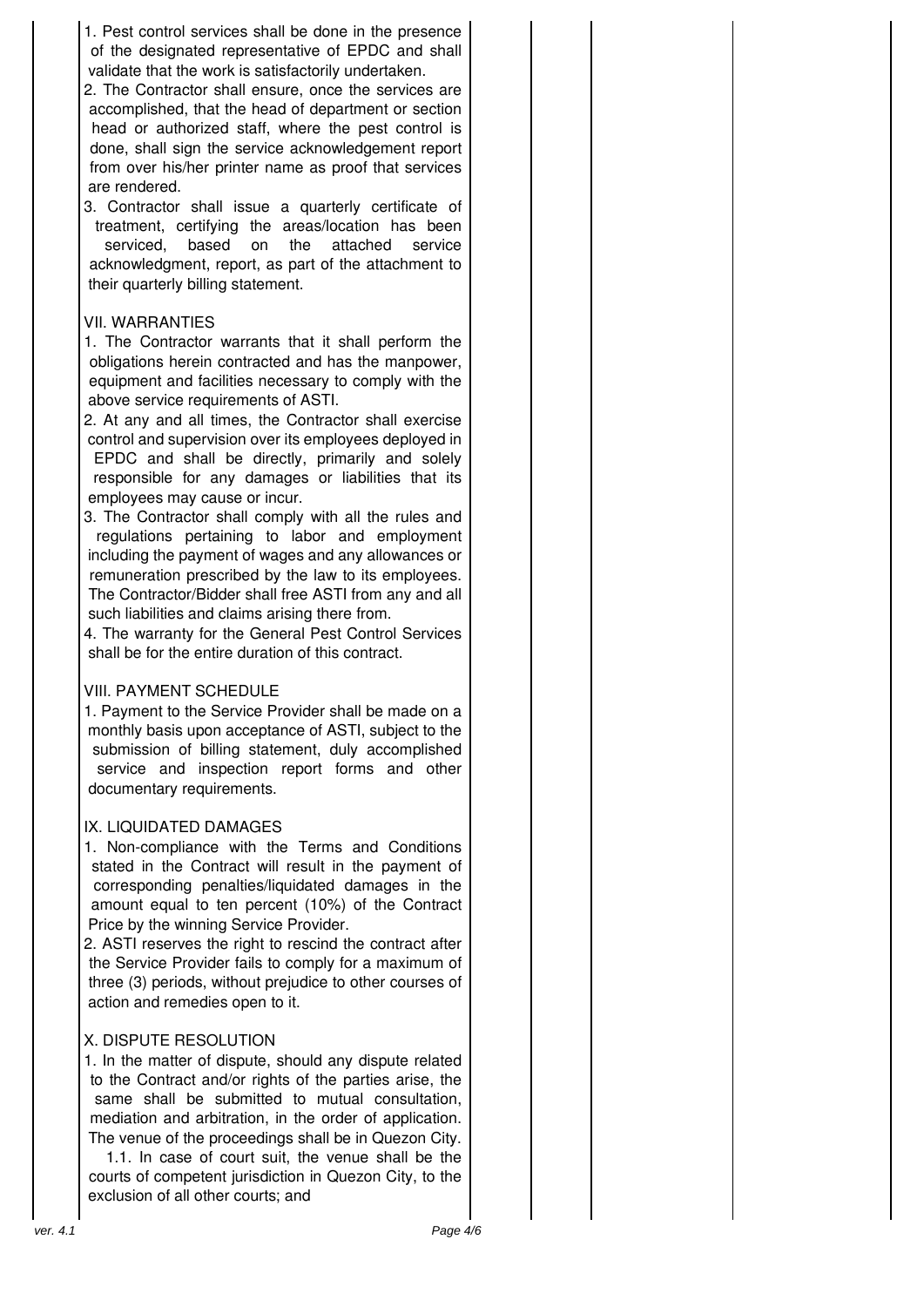## **TOTAL APPROVED BUDGET FOR THE CONTRACT (ABC): Php 178,460.00**

#### **GUIDELINES**

#### **A. Content and Format of Quotations**

- 1. The Quotation/s must include the RFQ Number or the PR Number indicated above
- 2. Bidders must specify the BRAND NAMES and MODEL NAMES/NUMBER for the following goods:
	- a. Computer and electronic equipment and its accessories or peripherals
		- b. Software applications, programs, and digital licenses
		- c. Commercial off-the-shelf electronic devices or components
- 3. The Quotation/s must indicate the registered business name of the company (or individual), business address and contact number. It must also include the full name and signature of the company's authorized representative.
- 4. BIR Certificate of Registration for new DOST-ASTI suppliers.

#### **B. Eligibiliy Requirements**

Pursuant to Annex "H" or Consolidated Guidelines for the Alternative Methods of Procurement of the 2016 Implementing Rules and Regulations (IRR) of Republic Act (RA) No. 9184, the following documents shall be submitted except for Repeat Order, Shopping under Section 52.1(a), and Negotiated Procurement under Sections 53.1 (Two-Failed Biddings), and 53.5 (Agency-to-Agency):

#### **For Procurement of Goods**

- 1. Upon submission of quotation
	- a. Valid PhilGEPS Registration Number / Organization ID
	- b. Valid Mayor's/Business Permit
- 2. Upon issuance of Notice of Award (NOA)
	- a. Omnibus Sworn Statement (shall be required only for procurement projects with ABC above P50,000.00)
	- b. Income/Business Tax Return (For ABCs above P500,000.00)

#### **For Procurement of Infrastructure**

- 1. Upon submission of quotation
	- a. Valid PhilGEPS Registration Number / Organization ID
	- b. Valid Mayor's/Business Permit
	- c. Valid PCAB License
- 2. Upon issuance of NOA
	- a. Omnibus Sworn Statement (shall be required only for procurement projects with ABC above P50,000.00)
	- b. Income/Business Tax Return (For ABCs above P500,000.00)

\*Requirements under Section 53.6 (Scientific,Scholarly or Artistic Work, Exclusive Technology and Media Services) of the revised IRR of RA No. 9184 will not apply to artists such as singer, performer, poet, writer, painter and sculptor who are engaged in business.

\*\*Requirements under Section 53.10 (Lease of Real Property or Venue) of the revised IRR of RA No. 9184, specifically Mayor's/Business Permit, PhilGEPS Registration Number and Income/Business Tax Return will not apply to government agencies as lessors.

\*\*\*For methods of procurement requiring Mayor's Permit and PhilGEPS Registration Number, valid Certificate of Platinum Membership may be submitted in lieu of the said documents.

#### **C. Terms and Conditions**

- 1. Additional requirements, if necessary, may be requested by the BAC depending on the item to be bid;
- 2. All transactions are subject to creditable withholding tax and final Value Added Tax or percentage tax per revenue regulation/s of the BIR;
- 3. Liquidated damages of at least equal to one-tenth of one percent (0.001) of the cost of the unperformed portion for every day of delay shall be imposed by the DOST-ASTI pursuant to Section 68 of the revised IRR of RA No. 9184;